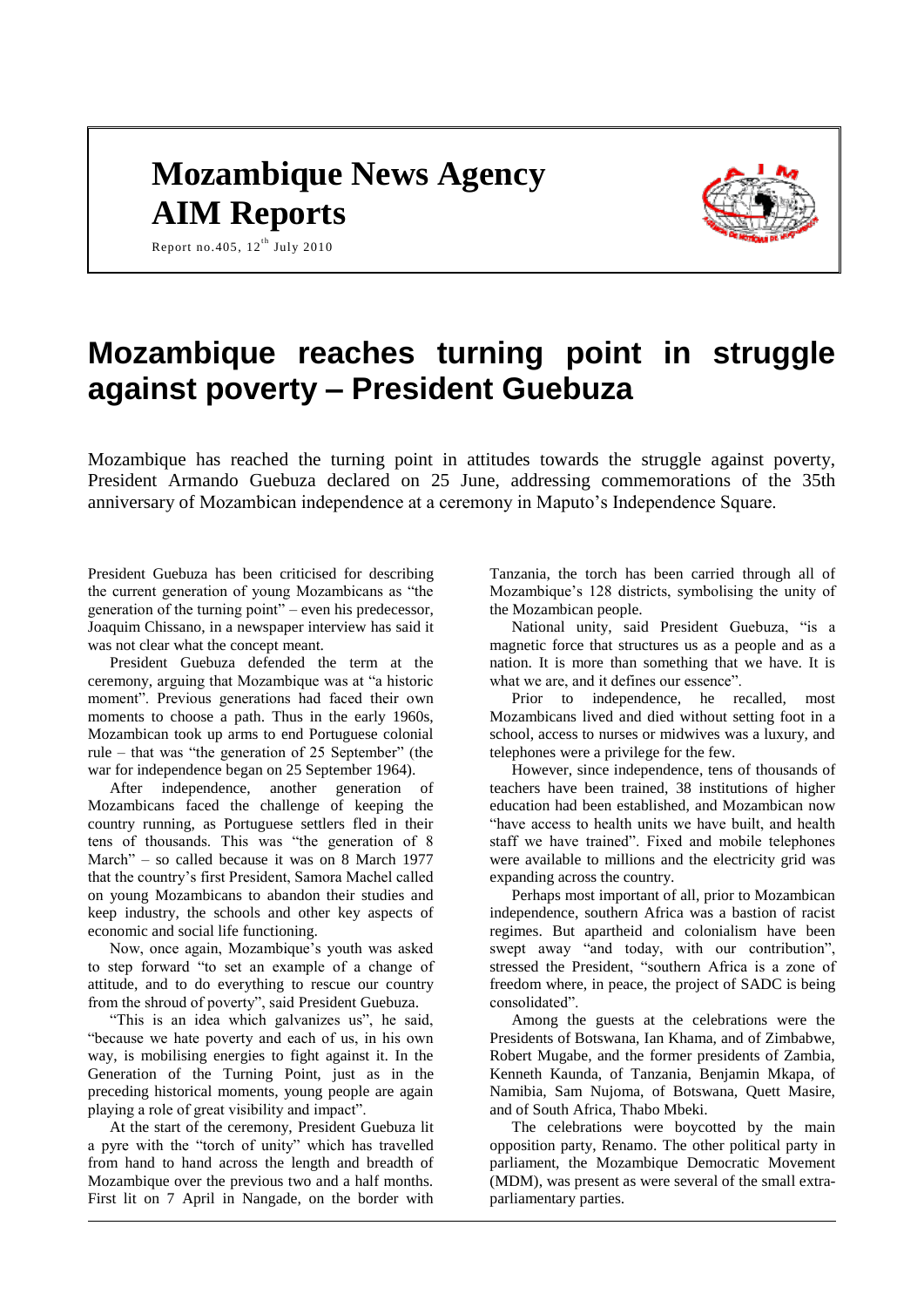## **Strong economic growth continues**

Despite the international financial crisis, the Mozambican economy showed an annual growth rate of 9.5 per cent in the first quarter of this year, compared with 6.1 per cent in the same period of 2009.

According to Valdemar de Sousa of the Bank of Mozambique, there had been a positive performance by all sectors of the economy, except for fisheries, where production had shrunk by 2.6 per cent.

Sousa said that agriculture had grown by 11.9 per cent in the first quarter, the construction industry by 13.9 per cent and transport and communications by 14.8 per cent. Financial services showed a growth of 16.4 per cent, while the hotel and restaurant sector grew by a sharp 17.9 per cent. For manufacturing industry, growth was more sluggish, at 3.8 per cent, while mining grew by 4.5 per cent.

With the recovery in demand on the world market, Mozambican exports have begun to recover. Total commodity exports in the first quarter amounted to \$456.3 million, compared with \$407.7 million in the first quarter of 2009, a rise of 13.3 per cent.

This is mostly due to the sharp rise in the price of Mozambique's largest export, the aluminium ingots produced at the MOZAL smelter on the outskirts of Maputo. Aluminium exports rose in value by 48 per cent, and accounted for almost 60 per cent of total export earnings (\$268.5 million). That is because the average price of aluminium rose from \$1,366 a tonne in the first quarter of 2009 to \$2,165 a tonne in the first three months of this year.

The second most important export was electricity from the Cahora Bassa dam on the Zambezi. Although the total amount of power sold to South Africa fell by 3.9 per cent and to Zimbabwe by 7.9 per cent, the total earnings from Cahora Bassa rose by 19.8 per cent to \$73 million, because of a rise in the tariffs charged.

There was a huge rise in the value of ilmenite (iron titanium oxide) exported from the dredge mine in the northern district of Moma, operated by the Irish company Kenmare Resources. Exports of this titanium mineral brought in \$17.1 million, compared with \$4.5 million in the first quarter of 2009, a rise of 283.7 per cent. This was due to increased demand for ilmenite on the world market, and the consequent recovery in the ilmenite price.

Similarly with tobacco – rising world demand and prices pushed exports up by 145.4 per cent, from \$4.4 million in the first quarter of 2009 to \$10.8 million in the first quarter of this year.

Timber exports rose by 65.1 per cent, from \$4.4 to \$7.3 million, due to increased demand from China. A 48 per cent rise in world cotton prices ensured that cotton exports rose from \$7.4 to \$8.3 million, an increase of 13 per cent, despite a five per cent decline in the amount of cotton produced in 2009.

Two of Mozambique's main export products continue to suffer from low international prices. Despite an increase in production of 11 per cent, earnings from the export of natural gas to South Africa fell by 9.4 per cent.

Demand for prawns remains sluggish, and the average world market price fell by a further 30 per cent. The value of Mozambican prawn exports declined from \$6.2 to \$2.4 million, a fall of 60.5 per cent.

Mozambique's import bill in the first quarter declined by 9.5 per cent compared with January-March 2009. Falling grain prices accounted for much of this. Mozambique's grain imports fell by 39.5 per cent, from \$58.9 to \$35.6 million. There was also a 25.9 per cent decline in the import of vehicles from \$77.1 to \$57.2 million. Imports for MOZAL and other megaprojects fell by 18.4 per cent, from \$153.6 to \$125.4 million.

The sharpest increase in imports was for fuel, where the bill more than doubled, rising from \$51.3 to \$104.1 million.

There was some unwelcome news to report on inflation. As measured by the Maputo City consumer price index, inflation in the first three months of 2010 was 5.07 per cent, compared with 2.21 per cent in the same period of 2009.

This was largely due to the depreciation of the Mozambican currency, the metical, by 6.58 per cent against the US dollar and by 7.07 per cent against the rand. The Bank of Mozambique argues that there has, in reality, been a rise in the value of the South African rand against other currencies due to the rise in the gold price, and the effects of the football World Cup held in South Africa.

Changes in the value of the rand hit Mozambique because of the huge quantity of foodstuffs imported from South Africa. There were sharp rises in the prices of imported vegetables (such as tomatoes, and lettuce).

Other factors in inflation cannot be blamed directly on the exchange rate. Water prices rose by 20 per cent, and in March the government began to remove the subsidy that had kept fuel prices unchanged for the previous year.

Although the full figures for the second quarter are not yet in, the Bank of Mozambique says that by the end of May inflation had reached 8.79 per cent. Inflation over the entire preceding year reached 12.69 per cent. The main factors were fruit and vegetable prices, and two further hikes in the price of fuel.

#### **Indian investment might reach \$1 billion**

Indian investment in Mozambique, particularly in mineral resources, energy and processing of agricultural products, might reach \$1 billion in 2010- 2011, according to projections from the Mozambican government's Investment Promotion Centre (CPI).

The CPI is currently discussing a number of Indian investment projects. In July 26 Indian business people accompanied Indian Foreign Minister S.M. Krishna, during a two day official visit to Mozambique.

Indian investment in Mozambique last year amounted to about \$500 million.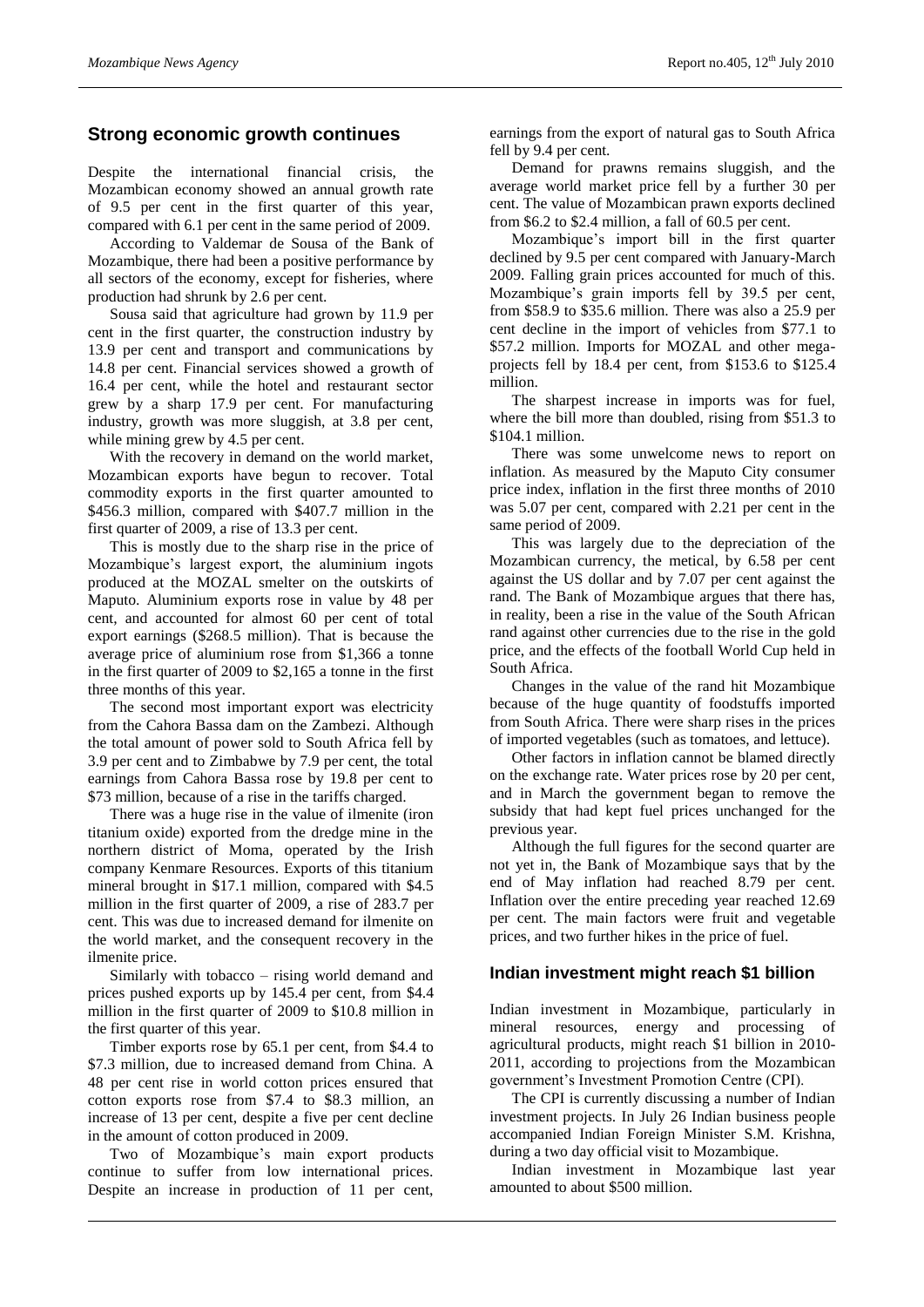## **Mozambique at extreme risk of natural disasters**

The British-based global risks intelligence company Maplecroft has produced a Natural Disasters Economic Loss Index, which places Mozambique as the world's second most likely country to suffer economic hardship due to natural disasters.

The Index evaluates the global economic impact of earthquakes, volcanic eruptions, tsunamis, storms, flooding, drought, landslides, extreme temperatures and epidemics between 1980 and 2010. It measures the risk to property and infrastructure, and the indirect economic impact on populations.

Seven countries are rated at extreme risk with Haiti (1), Mozambique (2), Honduras (3), Vanuatu (4), Zimbabwe (5), El Salvador (6) and Nicaragua (7) topping the ranking. Italy (18), Japan (23), China (25), USA (29), Spain (37) and France (48) are all in the "high risk" category, whilst India (51), UK (53), Germany (54) and Canada (55) are rated medium risk.

According to Maplecroft analyst Dr Anna Moss "when economic losses are taken as absolute figures, it is predominantly the industrialised countries, such as the United States and China, that shoulder the greatest costs. However, when losses are calculated as a percentage of GDP, it is developing countries that are most exposed".

Moss gave the example of the effect of the El Niño weather phenomenon (caused by the warming of the surface waters of the Pacific) on the United States in 1997-98 that cost the country \$1.96 billion, or 0.03 per cent of GDP. In Ecuador, economic losses from the same phenomenon were \$2.9 billion, which represents 14.6 per cent of GDP.

Haiti was hit by a huge earthquake in January 2010, which resulted in the death of over 200,000 people and caused \$8 billion in economic damage – which represents 73 per cent of the country's GDP.

Maplecroft points out that Mozambique is particularly vulnerable to the impact of climate change and has been hit by an increasing number of floods and droughts in the last decade. In 2000, Mozambique was hit by flooding which killed around 800 people and caused economic losses estimated by Maplecroft at \$419 million.

A report by the World Bank found that Mozambique is at increased risk from storm surges (sea floods caused by wind and low pressure) due to climate change, and estimates that 41 per cent of the country's coastal area and 52 per cent of coastal GDP is vulnerable. The World Bank estimates that storm surges threaten 3,268 square kilometres of land in Mozambique and 380,000 people. In particular, it warns that Quelimane, Nacala and Beira are among the top ten African cities threatened by storm surges.

According to Maplecroft's Professor Alyson Warhurst "climate change has the potential to raise global temperatures and affect weather patterns - the fear for insurers is that this will lead to more frequent and extreme hydro-meteorological related losses".

### **HIV prevalence 11.5 per cent**

The prevalence in Mozambique of HIV, the virus that causes AIDS, is now 11.5 per cent among people aged between 15 and 49, according to a national survey published by the Ministry of Health on 5 July.

At first sight, this looks like a significant drop in the HIV prevalence. In 2008, the prevalence was estimated at 16 per cent and in 2009 at 15 per cent. But Health Minister Ivo Garrido warned that the apparent drop of over three per cent in the prevalence figures is due to the way the data was collected.

The latest survey sampled of 6,232 households covering every district in Mozambique. It shows that women are much worse hit by the epidemic than men. 13.1 per cent of women aged 15 to 49 tested HIVpositive, as opposed to 9.2 per cent of men.

The urban prevalence is 15.9 per cent (18.4 per cent for women, and 12.8 per cent for men). In the rural areas, the prevalence is 9.2 per cent (10.7 per cent for women and 7.2 per cent for men).

Reasonably well-off, literate people in towns are substantially more at risk than illiterate and penniless peasant farmers.

The AIDS crisis is at its worst in the south of the country. In Gaza province, 30 per cent of women tested HIV-positive (but only 17 per cent of men). This is likely to be connected to Gaza's long history as a pool of migrant labour for the South African gold mines.

The northern provinces of Niassa and Nampula have the lowest prevalence rates, while the central provinces are in between.

Garrido was at pains to point out that, just because these figures are mostly lower than those generated by the epidemiological surveillance rounds at the sentinel health units, nobody should imagine that there had really been a substantial decline in the HIV prevalence.

He believed that the INSIDA results were more reliable than those from the epidemiological surveillance rounds. They were also much more expensive.

An epidemiological surveillance round costs about \$500,000. The INSIDA survey cost \$6 million. Garrido did not expect another such survey until 2014.

The Minister also noted that AIDS has become the main cause of death and hospitalisation among adult Mozambicans. Only among children does malaria outstrip AIDS as a cause of death.

Garrido called for more work to be done on changing the behaviour of young people – particularly young girls. The survey showed that women tend to become infected earlier than men – many before their 20th birthday. "A vigorous intervention is needed towards girls, and we have to act earlier", said Garrido. "The study shows us that by the time they are 20, it will be too late".

*This is a condensed version of the AIM daily news service – for details contact [aim@aim.org.mz](mailto:aim@aim.org.mz)* \_\_\_\_\_\_\_\_\_\_\_\_\_\_\_\_\_\_\_\_\_\_\_\_\_\_\_\_\_\_\_\_\_\_\_\_\_\_\_\_\_\_\_\_\_\_\_\_\_\_\_\_\_\_\_\_\_\_\_\_\_\_\_\_\_

\_\_\_\_\_\_\_\_\_\_\_\_\_\_\_\_\_\_\_\_\_\_\_\_\_\_\_\_\_\_\_\_\_\_\_\_\_\_\_\_\_\_\_\_\_\_\_\_\_\_\_\_\_\_\_\_\_\_\_\_\_\_\_\_\_